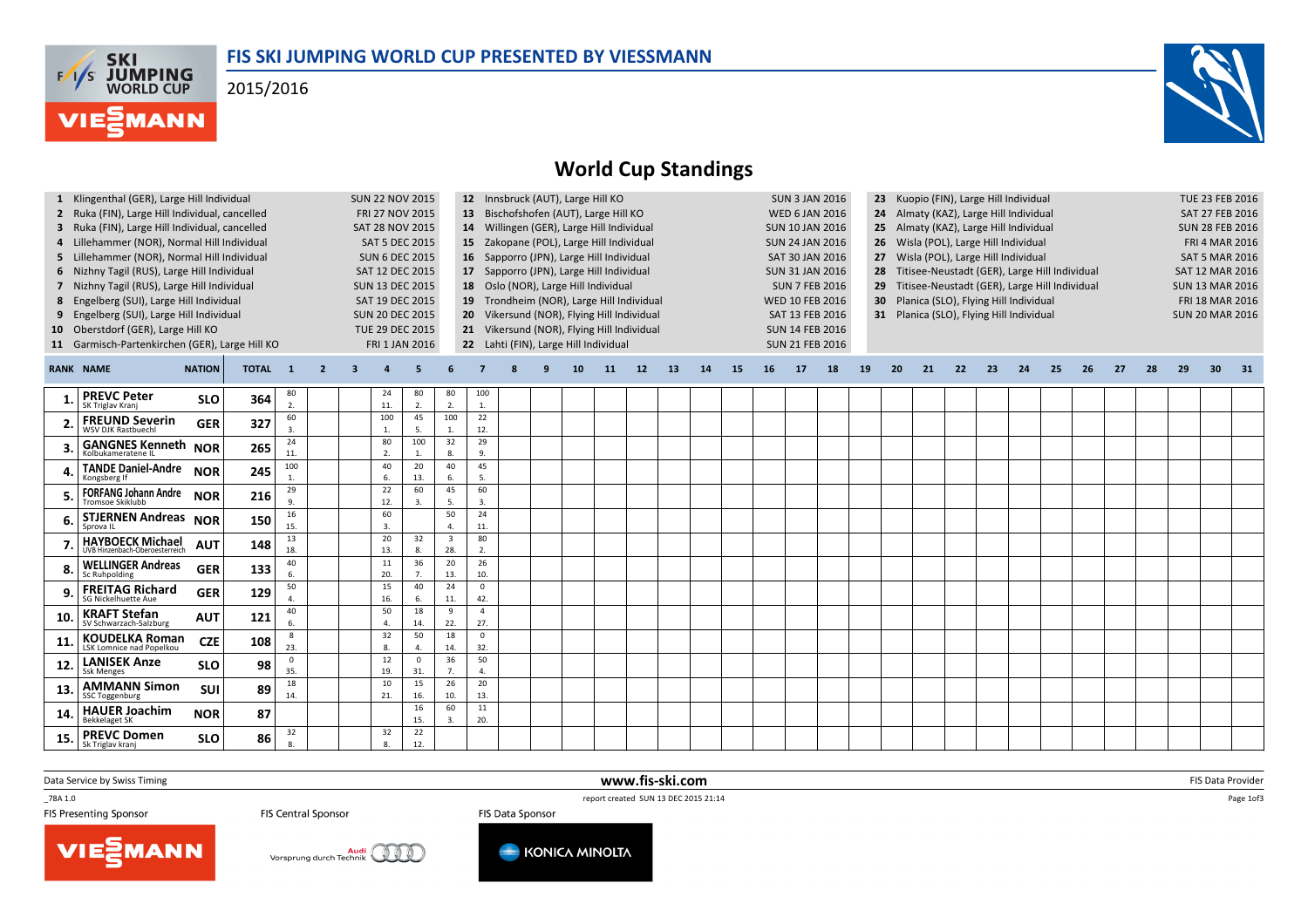2015/2016

**F/T/S SKI<br>WORLD CUP** 

**MANN** 



## World Cup Standings

|     | <b>RANK NAME</b>                                            | <b>NATION</b> | TOTAL 1 |                       | $\overline{2}$ | -3 | $\boldsymbol{A}$               | 5                     | 6                     | $\overline{7}$      | 8 | 9 | 10 | 11 | 12 | <b>13</b> | 14 | 15 | 16 | 17 | 18 | 19 | 20 | 21 | 22 | 23 | 24 | 25 | 26 | 27 | 28 | 29 | 30 | 31 |
|-----|-------------------------------------------------------------|---------------|---------|-----------------------|----------------|----|--------------------------------|-----------------------|-----------------------|---------------------|---|---|----|----|----|-----------|----|----|----|----|----|----|----|----|----|----|----|----|----|----|----|----|----|----|
| 16. | <b>STOCH Kamil</b><br>KS Eve-nement Zakopane                | POL           | 76      | 20<br>13.             |                |    | 16<br>15.                      | $\mathbf{0}$<br>47.   | nqc                   | 40<br>6.            |   |   |    |    |    |           |    |    |    |    |    |    |    |    |    |    |    |    |    |    |    |    |    |    |
| 17. | <b>JANDA Jakub</b><br>Dukla Liberec                         | <b>CZE</b>    | 71      | 12<br>19.             |                |    | 14<br>17.                      | 29<br>9.              | 11<br>20.             | 5<br>26.            |   |   |    |    |    |           |    |    |    |    |    |    |    |    |    |    |    |    |    |    |    |    |    |    |
| 18. | <b>KASAI Noriaki</b><br>Tsuchiya Home Ski Team              | <b>JPN</b>    | 60      | 45<br>5.              |                |    | 1<br>30.                       | 14<br>17.             |                       |                     |   |   |    |    |    |           |    |    |    |    |    |    |    |    |    |    |    |    |    |    |    |    |    |    |
| 18. | <b>FANNEMEL Anders</b><br>Hornindal I                       | <b>NOR</b>    | 60      | 6<br>25.              |                |    | $\mathbf 0$<br>41.             | nqc                   | 22<br>12.             | 32<br>8.            |   |   |    |    |    |           |    |    |    |    |    |    |    |    |    |    |    |    |    |    |    |    |    |    |
| 20. | <b>KRAUS Marinus</b><br>Wsv Oberaudorf                      | <b>GER</b>    | 57      | $\mathbf 0$<br>47.    |                |    | 45<br>5.                       | $\overline{7}$<br>24. | 5<br>26.              | $\mathbf 0$<br>44.  |   |   |    |    |    |           |    |    |    |    |    |    |    |    |    |    |    |    |    |    |    |    |    |    |
| 21  | <b>FETTNER Manuel</b><br>SV Innsbruck-Bergisel-Tirol        | <b>AUT</b>    | 56      | nqc                   |                |    | $\mathbf 0$<br>31.             | 9<br>22.              | 29<br>9.              | 18<br>14.           |   |   |    |    |    |           |    |    |    |    |    |    |    |    |    |    |    |    |    |    |    |    |    |    |
| 22. | <b>DESCHWANDEN Gregor</b><br>Horw                           | SUI           | 51      | $\mathbf 0$<br>36.    |                |    | $\mathbf 0$<br>55.             | $\mathbf 0$<br>39.    | 15<br>16.             | 36<br>7.            |   |   |    |    |    |           |    |    |    |    |    |    |    |    |    |    |    |    |    |    |    |    |    |    |
| 23. | <b>HULA Stefan</b><br>KS Eve-nement Zakopane                | POL           | 43      |                       |                |    | 9<br>22.                       | 26<br>10.             | 8<br>23.              | nqc                 |   |   |    |    |    |           |    |    |    |    |    |    |    |    |    |    |    |    |    |    |    |    |    |    |
| 23. | <b>SCHLIERENZAUER Gregor</b><br>SV Innsbruck-Bergisel-Tirol | <b>AUT</b>    | 43      | 14<br>17.             |                |    | 18<br>14.                      | 11<br>20.             |                       |                     |   |   |    |    |    |           |    |    |    |    |    |    |    |    |    |    |    |    |    |    |    |    |    |    |
| 25. | <b>ASIKAINEN Lauri</b><br>Kuusamon Erae-Veikot              | <b>FIN</b>    | 42      | $\overline{4}$<br>27. |                |    | 36<br>7.                       | nqc                   | $\overline{2}$<br>29. | $\mathbf{0}$<br>33. |   |   |    |    |    |           |    |    |    |    |    |    |    |    |    |    |    |    |    |    |    |    |    |    |
| 25  | <b>KOT Maciej</b><br>AZS Zakopane                           | <b>POL</b>    | 42      | $\mathbf 0$<br>46.    |                |    | 13<br>18.                      | $\mathbf 0$<br>34.    | 16<br>15.             | 13<br>18.           |   |   |    |    |    |           |    |    |    |    |    |    |    |    |    |    |    |    |    |    |    |    |    |    |
| 27  | <b>WANK Andreas</b><br><b>SC Hinterzarten</b>               | <b>GER</b>    | 40      | $\mathbf{0}$<br>40.   |                |    | $\overline{7}$<br>24.          | 26<br>10.             | $\overline{7}$<br>24. | $\mathbf 0$<br>35.  |   |   |    |    |    |           |    |    |    |    |    |    |    |    |    |    |    |    |    |    |    |    |    |    |
| 28. | <b>POPPINGER Manuel</b><br>SV Innsbruck-Bergisel-Tirol      | <b>AUT</b>    | 37      | $\overline{7}$<br>24. |                |    | 26<br>10.                      | $\overline{4}$<br>27. | $^{\circ}$<br>32.     | nqc                 |   |   |    |    |    |           |    |    |    |    |    |    |    |    |    |    |    |    |    |    |    |    |    |    |
| 29. | <b>ITO Daiki</b><br>Megmilk Snow Brand Ski Team             | <b>JPN</b>    | 36      | 22<br>12.             |                |    | 5<br>26.                       | 9<br>22.              |                       |                     |   |   |    |    |    |           |    |    |    |    |    |    |    |    |    |    |    |    |    |    |    |    |    |    |
| 29. | <b>LEYHE Stephan</b><br><b>SC Willingen</b>                 | <b>GER</b>    | 36      | 11<br>20.             |                |    | $\mathsf 0$<br>39.             | 12<br>19.             | $\overline{4}$<br>27. | 9<br>22.            |   |   |    |    |    |           |    |    |    |    |    |    |    |    |    |    |    |    |    |    |    |    |    |    |
| 31. | <b>TEPES Jurij</b><br>SD Dolomiti                           | <b>SLO</b>    | 32      | 26<br>10.             |                |    | $\mathbf 0$<br>38.             | -5<br>26.             | $^{\circ}$<br>46.     | 1<br>30.            |   |   |    |    |    |           |    |    |    |    |    |    |    |    |    |    |    |    |    |    |    |    |    |    |
| 31. | <b>HLAVA Lukas</b><br>Dukla Liberec                         | <b>CZE</b>    | 32      | $\mathbf 0$<br>43.    |                |    | $\mathbf{0}$<br>54.            | 6<br>25.              | 10<br>21.             | 16<br>15.           |   |   |    |    |    |           |    |    |    |    |    |    |    |    |    |    |    |    |    |    |    |    |    |    |
| 33. | <b>HILDE Tom</b><br>Asker Skiklubb                          | <b>NOR</b>    | 29      | 10<br>21.             |                |    | $\overline{\mathbf{3}}$<br>28. | 10<br>21.             | $\mathbf 0$<br>42.    | 6<br>25.            |   |   |    |    |    |           |    |    |    |    |    |    |    |    |    |    |    |    |    |    |    |    |    |    |
| 34  | <b>TAKEUCHI Taku</b><br>Kitano Construction Corp. Ski Club  | <b>JPN</b>    | 28      | 15<br>16.             |                |    | $\mathbf 0$<br>33.             | 13<br>18.             |                       |                     |   |   |    |    |    |           |    |    |    |    |    |    |    |    |    |    |    |    |    |    |    |    |    |    |
| 35. | <b>ZYLA Piotr</b><br>WSS Wisla                              | <b>POL</b>    | 26      | $\mathbf 0$<br>39.    |                |    | $\mathbf 0$<br>33.             | $\mathbf 0$<br>40.    | 12<br>19.             | 14<br>17.           |   |   |    |    |    |           |    |    |    |    |    |    |    |    |    |    |    |    |    |    |    |    |    |    |
| 36. | <b>MURANKA Klemens</b><br>TS Wisla Zakopane                 | POL           | 20      | $\mathbf 0$<br>49.    |                |    | 8<br>23.                       | nqc                   | $^{\circ}$<br>44.     | 12<br>19.           |   |   |    |    |    |           |    |    |    |    |    |    |    |    |    |    |    |    |    |    |    |    |    |    |
| 37  | <b>KRANJEC Robert</b><br>SK Triglav Kranj                   | <b>SLO</b>    | 16      | ngc                   |                |    | $\mathbf 0$<br>66.             | 1<br>30.              | $\mathbf 0$<br>36.    | 15<br>16.           |   |   |    |    |    |           |    |    |    |    |    |    |    |    |    |    |    |    |    |    |    |    |    |    |

www.fis-ski.com

Data Service by Swiss Timing

 $-78A 1.0$ 

FIS Presenting Sponsor

FIS Central Sponsor

report created SUN 13 DEC 2015 21:14



FIS Data Sponsor







Page 2of3